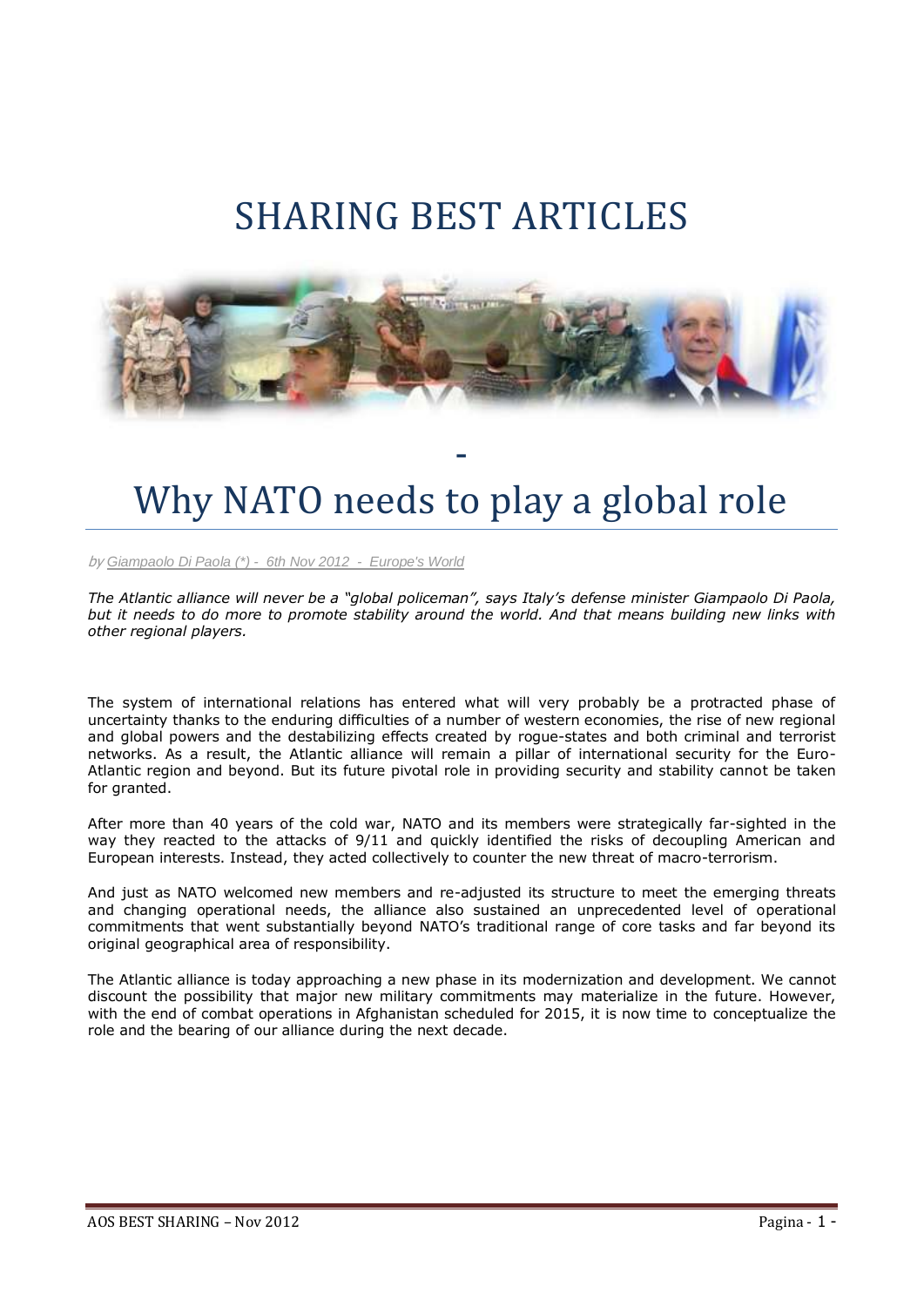The idea of being able to "re-trench" ourselves and focus on the territorial defence of our collective motherlands by waiting for some hypothetical enemy to emerge would be a pretty easy choice, but a very short-sighted one that would run counter to the lessons of history. To do that would be to cast the last 20 years of political change and military effort as no more than a sterile interlude. In other words, we would be choosing an option that would simply lead to the strategic irrelevance of the alliance in the new global order. The contract of the contract of the contract of the contract of the contract of the contract order.

Instead, we must be able to look squarely at the changing realities of world politics. Just as with the aftermath of the collapse of the Berlin Wall and the terror attacks of 9/11, we must remain fully connected with the way the strategic environment is being altered and adjust our political and military tools accordingly.

The emphasis on challenges in the Asia–Pacific region, that are contained in the U.S. Defense Strategic Review, as well as in outgoing U.S. Defense Secretary Robert Gates' farewell speech last year on the future of NATO, should not be interpreted as alarm bells that signal a reduced American commitment to NATO. But they are clearly wake-up calls for all of us who seek ways to ensure the alliance will be of enduring relevance in the future.

So far as any American shift toward the Pacific is concerned, we must acknowledge that the rising importance of Asia has been the outcome of fast and steady economic growth there over the last decade. Asia's economic weight has now yielded strategic consequences in a variety of political domains, of which military dimension is no exception. Defence spending is increasing faster in Asia than in any other region of the world, so much so that this year Asian countries' combined defence budgets have overtaken those of Europe.

And that's not the only element that justifies the United States' strategic pivoting eastwards. The Asian region is at the same time more dynamic and less stable than the Euro-Atlantic area. The balance of power among Asian nations is in a state of flux because of the rapidly expanding economies of a number of major players there. Possible over-reactions there to national security threat perceptions have the potential to lead to unexpected uses of force. It's worth stressing that co-operative security and confidence-building measures in Asia are much less developed than in the western hemisphere.

Many Asian states are making the transition towards more open and democratic societies and new political architectures. But in their early stages of development, democracies risk being more fragile and more prone to the accentuation of domestic grievances.

The outcome of these changes, and inherent challenges, are already clearly visible: several Asian countries are now inclined to be more assertive than before, claiming that they need "wider spaces" physically - notably maritime control for the exploitation of natural resources - and in global politics to give them a greater say on global governance issues.

It seems more than likely that this geo-strategic transformation will lead to the increasing relevance to us all of Asian security challenges. But it's also misleading to talk in terms of an "Asian century". That's because it isn't proper to talk about world politics and security without using the term globalization. Today, nor to speak of tomorrow, we will not just be "connected" but heavily inter-dependent and reliant on one another to guarantee our own welfare and to exploit the technological and cultural opportunities on offer.

The extraordinary success of Asian countries over recent decades is based precisely on the smart exploitation of opportunities inherent in information technology and the communications revolution, and also on all the opportunities made possible by looking at the entire world as a single market. To a very large extent, the rise of Asia and the advent of the global economy are the two faces of a single coin, for we cannot separate one from the other.

The consequence is that we need to imagine a new and non-regional international security architecture. We all face global issues that affect our own security and pose threats to our common future. Global issues will increasingly be common issues, whether they materialize in Europe, Asia or even in the virtual domain of cyberspace.